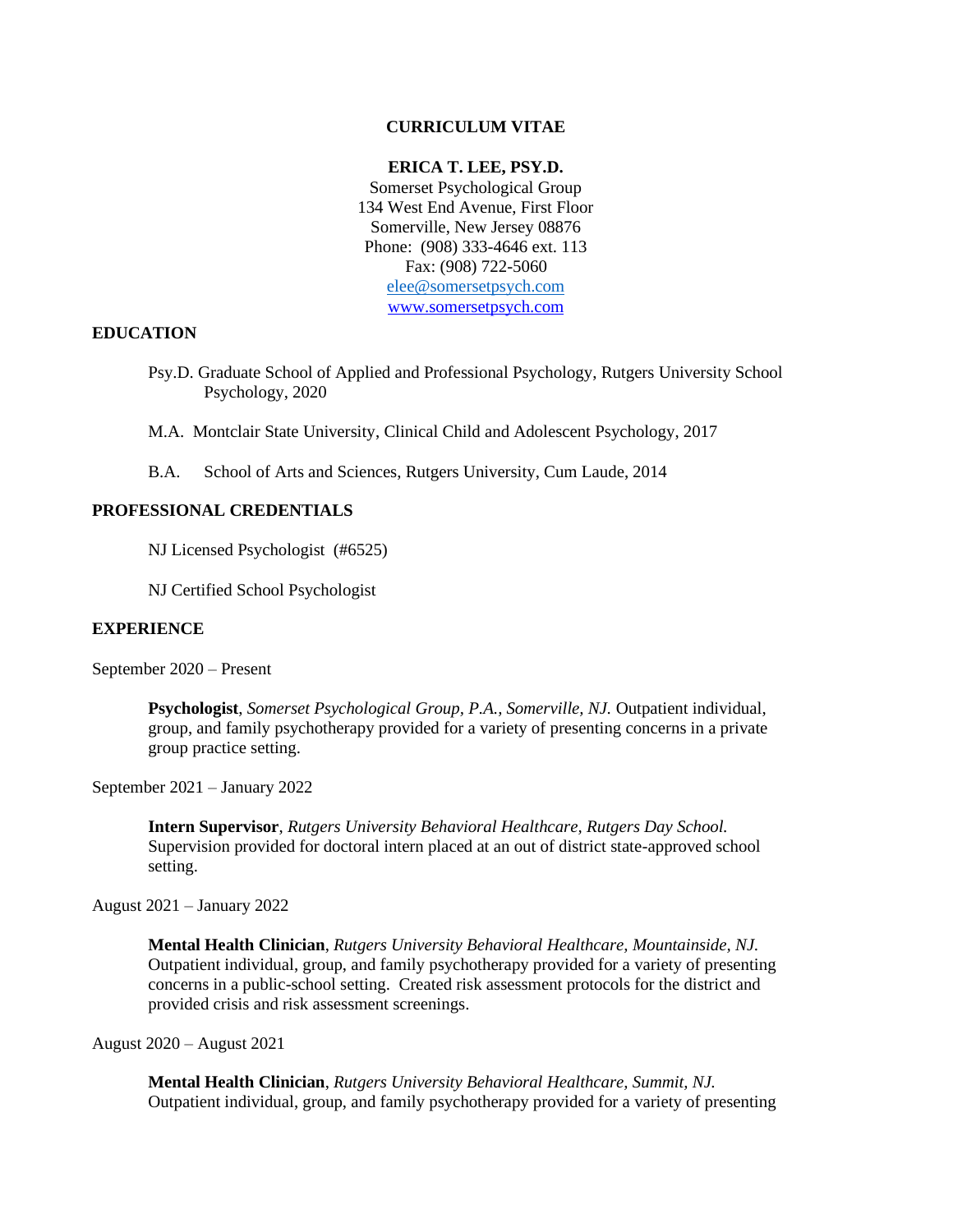concerns in a public-school setting. Crisis and risk assessment screenings also provided. September 2019—August 2020

**Pre-doctoral Psychology Intern,** *Rutgers University Behavioral Health Care, Piscataway, NJ and Robert Wood Johnson Children's Specialized Hospital, New Brunswick, NJ. (APA Accredited Internship).* Specialized in providing psychotherapeutic services to children, adolescents, and families in intensive outpatient, partial hospitalization, and medical inpatient settings. Conducted comprehensive psychological assessments of emotional, cognitive, neurological, and achievement/academic functioning of children and adolescents. Provided bed-side intakes, therapy, and crisis assessments, and brief psychological interventions to patients and their families who were admitted to the hospital.

### July 2018 – August 2019

**Doctoral Extern,** *Foster Care Counseling Project, Piscataway, NJ.* Utilized specific evidence-based interventions such as Trauma Focused CBT, Game Based CBT, and the Attachment, Regulation, and Competency Framework. Conducted comprehensive intake assessments and periodic progress assessments with children, DCP&P caseworkers, resource parents and biological parents and held case conferences with DCP&P. Conducted home visits to ensure treatment continuity and family involvement in treatment. Participated in weekly didactics and mentored undergraduate psychology students.

#### September 2014—August 2019

**Student Clinician,** *The Psychological Clinic at GSAPP, Piscataway, NJ.* Provided individual intakes and assessment as well as individual and family treatment from a cognitive-behavioral perspective.

#### July 2018 – June 2019

**Doctoral Extern,** *Externalizing Behaviors Project, Franklin Township, NJ.* Worked individually with paraprofessionals and teachers to develop behavior intervention plans for students and to progress monitor these plans on a weekly basis. Participated in consultation with teachers about classroom and individualized behavior interventions. Used systematic direct observation tools such as the BOSS. Administered Woodcock Johnson IV as a progress assessment tool in various schools around the state and participated in externalizing behaviors training offered to school district.

#### September 2017 – June 2018

**Behavioral Consultant,** *BRICK Peshine Academy, Newark, NJ.* Conducted functional behavioral assessment and used them to form individualized behavior plans, and subsequently performed progress monitoring and intervention integrity monitoring for these plans. Consulted with teachers around classroom and individualized behavior interventions. Conducted group counseling, counseling with students as a preventative measure before I&RS referral, and counseling with students with individualized education plans.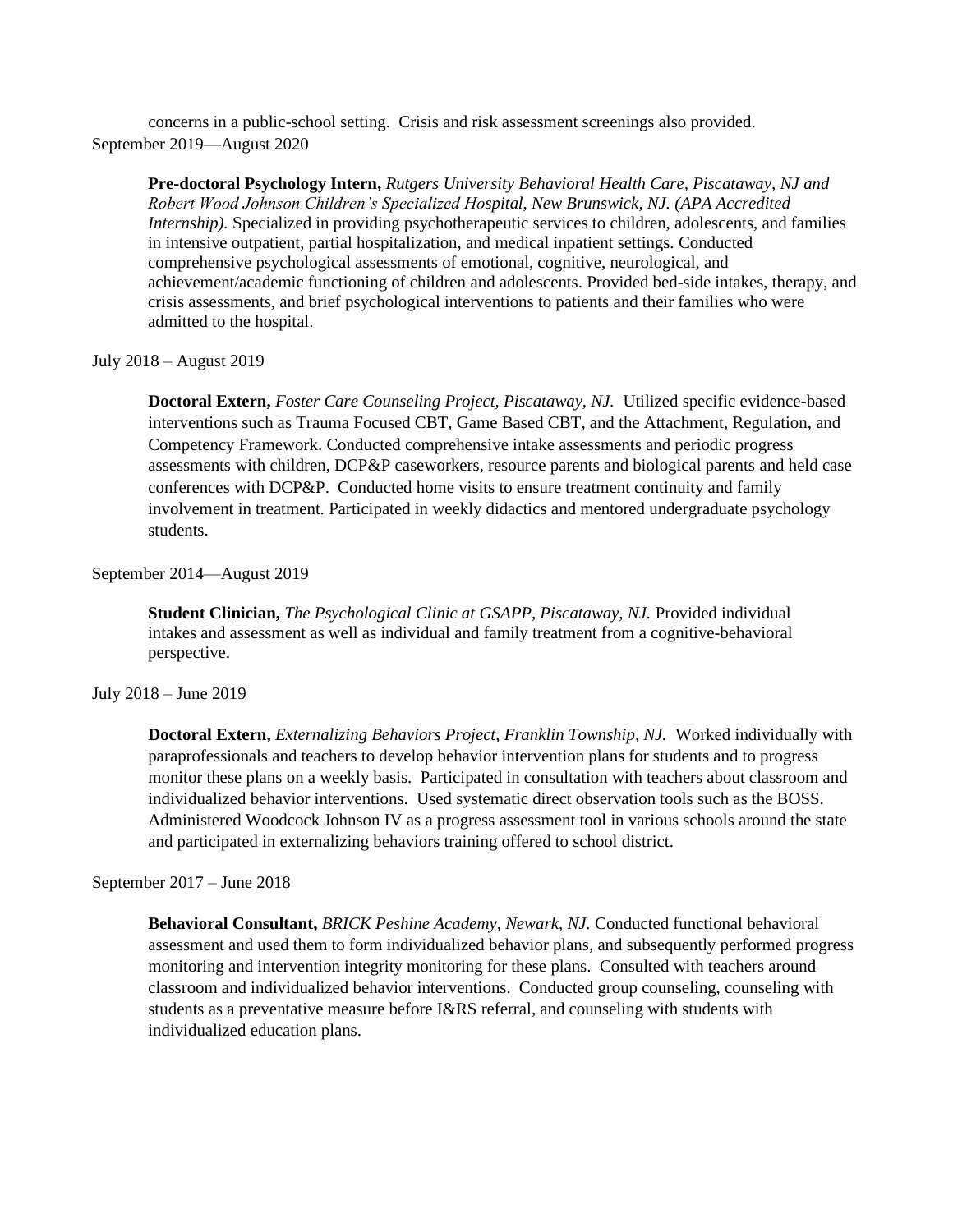September 2017 – June 2018

**Doctoral Extern Clinician,** *Youth Development Clinic, Newark, NJ.* • Conducted psychoeducational and socio-emotional assessments for a diverse and underserved population of children, adolescents, teens, and adults and presented results and recommendations to clients and families, as well as schools and other agencies involved, such as DCP&P. Conducted individual and family therapy with DCP&P referrals, as well as clients with Medicaid using specific evidence-based interventions, such as Trauma Focused CBT.

June 2017 – August 2017

**School Psychologist,** *Psychological Services Clinic, Montclair State University, Montclair, NJ.*  Conducted psychoeducational and socio-emotional assessments for a diverse population of children, teens, and adults with various disabilities.

June 2017 – August 2017

**School Psychologist,** *Montville Township Public Schools, Montville, NJ.* Conducted psychological assessments and presented results, learning implications, and recommendations to child study team and parents. Wrote individualized education plans for students in pre-school through high school.

September 2016 – June 2017

**School Psychology Intern,** *Montville Township Public Schools, Montville, NJ.* Provided individual and group counseling services to students with internalizing and externalizing behaviors. Provided consultative services to teachers regarding the implementation and monitoring of classroom interventions and created behavior intervention plans. Conducted evaluations of cognitive, academic, behavioral, educational, and social/emotional functioning to inform educational decision-making and participated in educational planning team meetings to share information with parents and evaluate the performance and progress of individual students. Received grant from Montville Educational Foundation for a social skills group called "The Lounge." Participated in creating new classroom behavior plan for a structured integrated learning program for students with behavioral disabilities and facilitated a yearlong social skills curriculum for the Life Skills program and Behavioral Disabilities program.

Extended School Year Program – 2012-2017

**Paraprofessional,** *Butler Public School District, Butler, NJ.* Assisted teacher in classroom for preschool children with developmental disabilities. Collected data on language development and performed basic ABA such as discrete trials. Implemented behavior intervention plans with individual students.

September 2016 – June 2017

**Educational Learning Center Teacher,** *Montville Educational Learning Center, Montville, NJ.*  Facilitated daily after school routines for students attending program and conducted homework sessions as well as structured recreational activities. Assisted two students with behavioral and developmental disabilities with homework and social skills.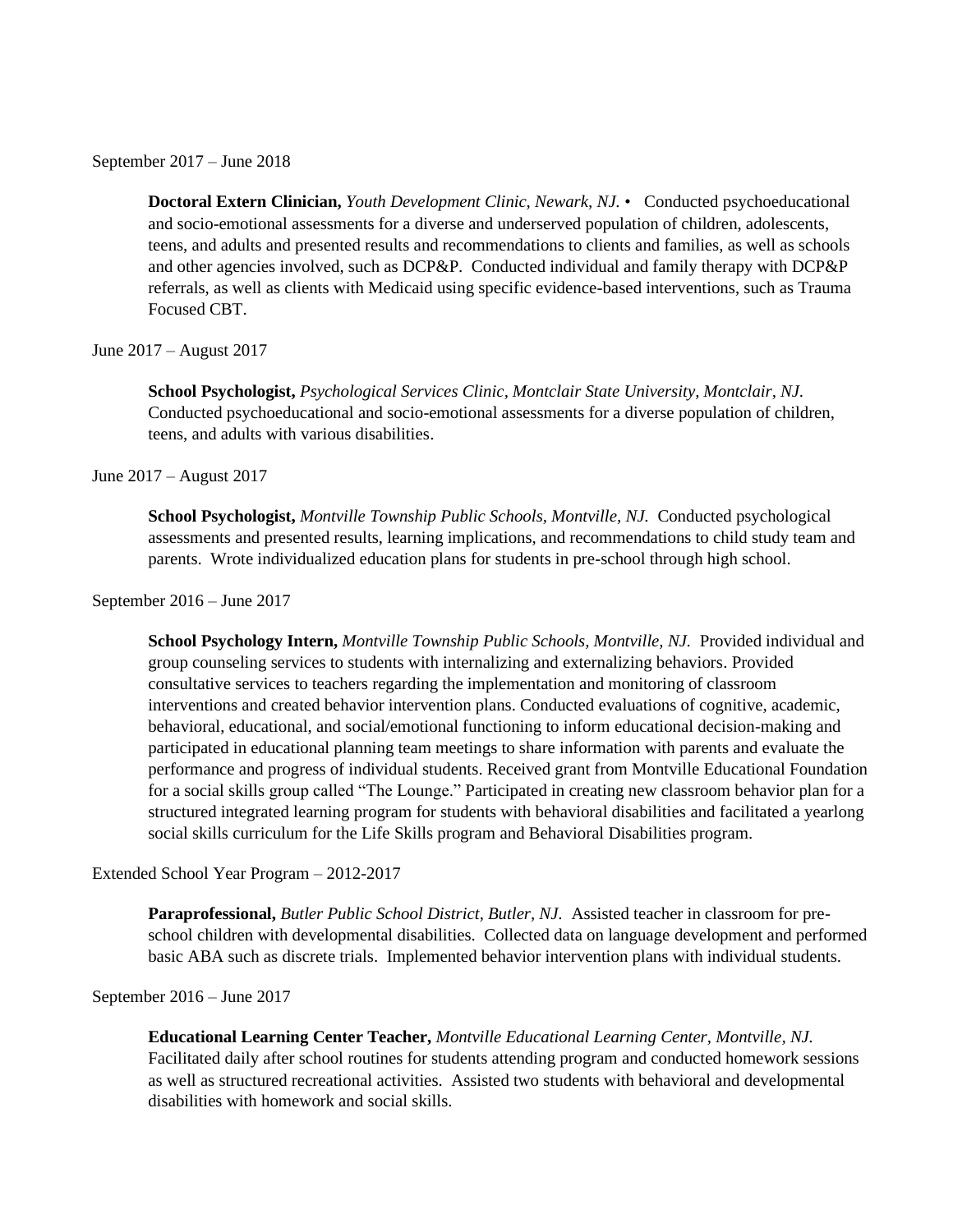September 2012 – September 2016

**Substitute Teacher,** *Butler Public School District, Butler, NJ.* Worked at a minimum of two days a week in both the general education and special education setting as a substitute teacher.

January 2016 – June 2016

**School Psychology Practicum Student,** *Banyan School, Fairfield, NJ.* Observed and co-facilitated individual and group counseling services provided to students at state-approved out of district school placement. Conducted systematic direct observations of students. Conducted structured and semistructured interviews with students as well as implemented evidence-based interventions, such as Coping Cat.

September 2014 – December 2015

**School Psychology Practicum Student,** *Aaron Decker Elementary School, Richard Butler Middle School, Butler, NJ.* Conducted systematic direct observations as well as functional behavioral assessments and then subsequently wrote behavior intervention plans. Observed and co-facilitated individual and group counseling services to students. Observed and offered consultative services to teachers, administrators, and parents regarding the implementation and monitoring of classroom interventions. Conducted psychological assessments with students and structured and semi-structured interviews with both students and teachers.

### Fall 2012

**Intern,** *Head Start Program, Rutgers' Civic Engagement and Service Education Partnership Program, North Brunswick, NJ.* Assisted in daily lessons and supported the classroom teacher. Planned and taught lessons to the class of pre-school students.

# **TEACHING EXPERIENCE**

#### Spring 2020

**Guest Lecturer,** *Fieldwork in Foster Care, Rutgers University.* Lectured class on Trauma Focused CBT, guided class through a Trauma Focused CBT case example, and answered questions.

## Fall 2015, Fall 2016

**Teaching Assistant,** *Introduction to School Psychology, Montclair State University.* Conducted a pre and post assessment regarding knowledge of the field of school psychology and analyzed results. Lectured on I&RS compared to RTI within schools and graded assignments.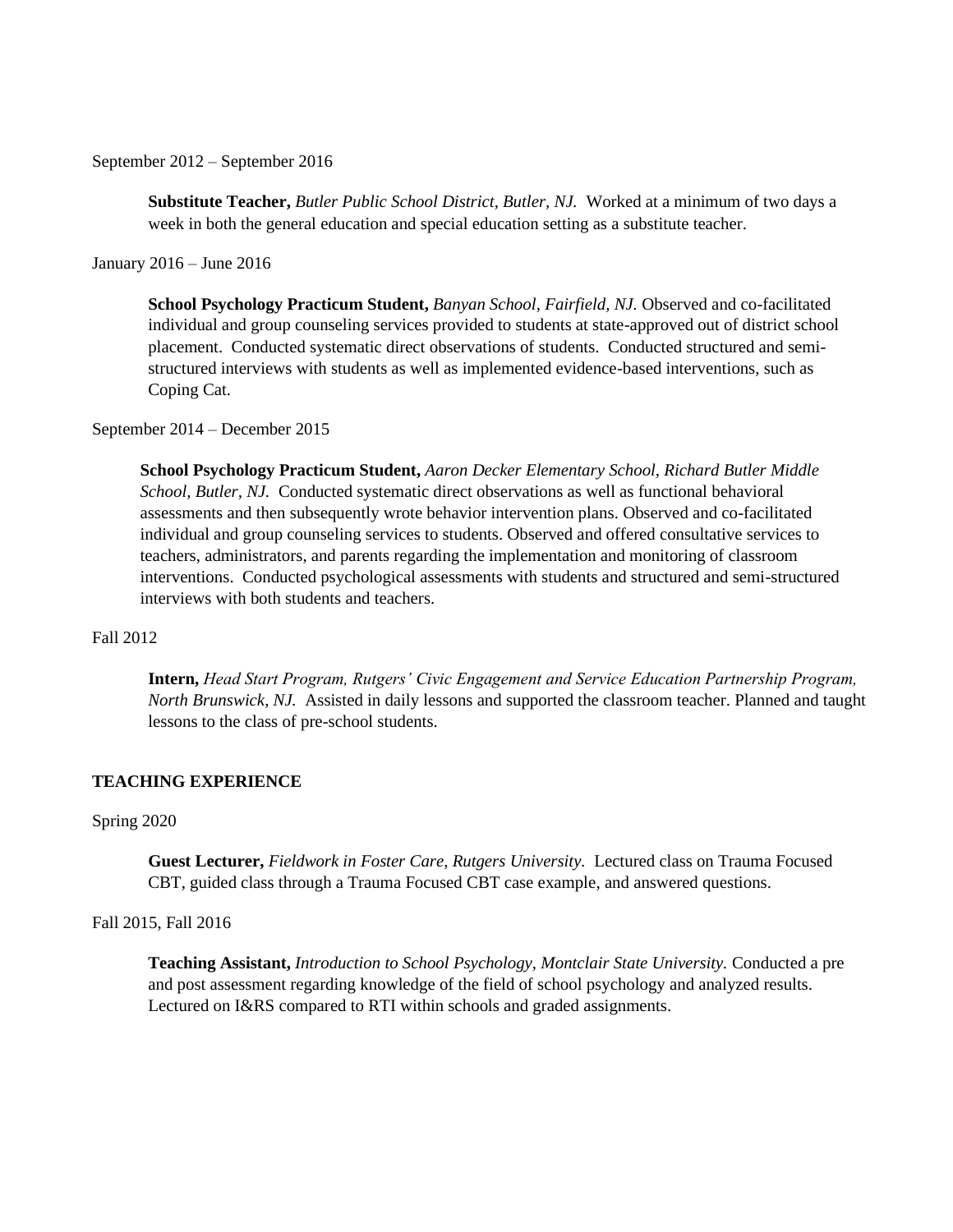## **PRESENTATIONS**

- Forsythe, M., Ocasio, K., **Lee, E.T**., & Diaz, C. (2019, June). *The use of evidence in recommendations in child welfare forensic evaluations: Results of a statewide peer review process.* Presentation at American Professional Society on the Abuse of Children 2019 Colloquium.
- Diaz, C., Forsythe, M., Ocasio, K., **Lee, E.T**. (2019, June). *An exploration of evaluation procedures for forensic psychological evaluations for child welfare.* Presentation at American Professional Society on the Abuse of Children 2019 Colloquium.
- **Lee., E.T.,** Forsythe, M., & Diaz, C. (2018, November). *Providing diagnoses in forensic psychological evaluations.* Presentation at New Jersey Psychological Association Fall Conference. Iselin, NJ.
- Diaz, C., Forsythe, M., & **Lee, E.T.** (2018, November). *An exploration of issues of validity in forensic psychological evaluations.* Presentation at New Jersey Psychological Association Fall Conference. Iselin, NJ.
- **Lee., E.T.,** Ferrer, Anthony, & Grapin, S.L. (2017, March). *Mentoring graduate psychology students from minority backgrounds: Providing comprehensive supports.* Presentation at Tri-State Best Practices Conference: Issues of Equity in Higher Education. Lyndhurst, NJ.
- Grapin, S.L., **Lee, E.T.,** & Jaafar, D. (2015, February). *Recruitment of individuals from culturally diverse backgrounds to the field of school psychology: Recommendations for institutions, faculty, and students.* Poster presented at the Trainers' of School Psychologists Annual Conference, Orlando, FL.
- Jaafar, D., **Lee, E.T.,** & Grapin, S.L. (2014, December). *Recruiting individuals from culturally and linguistically diverse backgrounds to the field of school psychology: Issues and future directions*. Poster presented at the New Jersey Association of School Psychologists' Annual Winter Conference, East Windsor, NJ.

## **PUBLICATIONS**

- Shahidullah, J. D., **Lee, E.,** Pincus, L., & Shafrir, R. (2019). Systems of pediatric healthcare delivery and the social-ecological framework. In S.G. Forman & J.D. Shahidullah (Eds.), *Handbook of pediatric behavioral healthcare: An interdisciplinary, collaborative approach.*  New York: Springer.
- Shahidullah, J. D., Forman, S. G., Palejwala, M. H., Chaudhuri, A., Pincus, L. **E., Lee**, E., Shafrir, R., & Barone, C. (2019). National survey of chief pediatric residents' attitudes, practices, and training in collaborating with schools. *Journal of Interprofessional Education & Practice*, 15, 82-87. doi.org/10.1016/j.xjep.2019.02.008
- Grapin, S. L., Bocanegra, J. O., Green, T., **Lee, E. T.,** & Jaafar, D. (2016). Increasing diversity in school psychology: Uniting the efforts of institutions, faculty, students, and practitioners. *Contemporary School Psychology.* doi: 10.1007/s40688-016-0092-z
- Grapin, S., **Lee, E.T.,** & Jaafar, D. (2015). A multilevel framework for recruiting and supporting graduate students from culturally diverse backgrounds in school psychology programs. *School Psychology International*, 36, 339-357. doi:10.1177/0143034315592270.